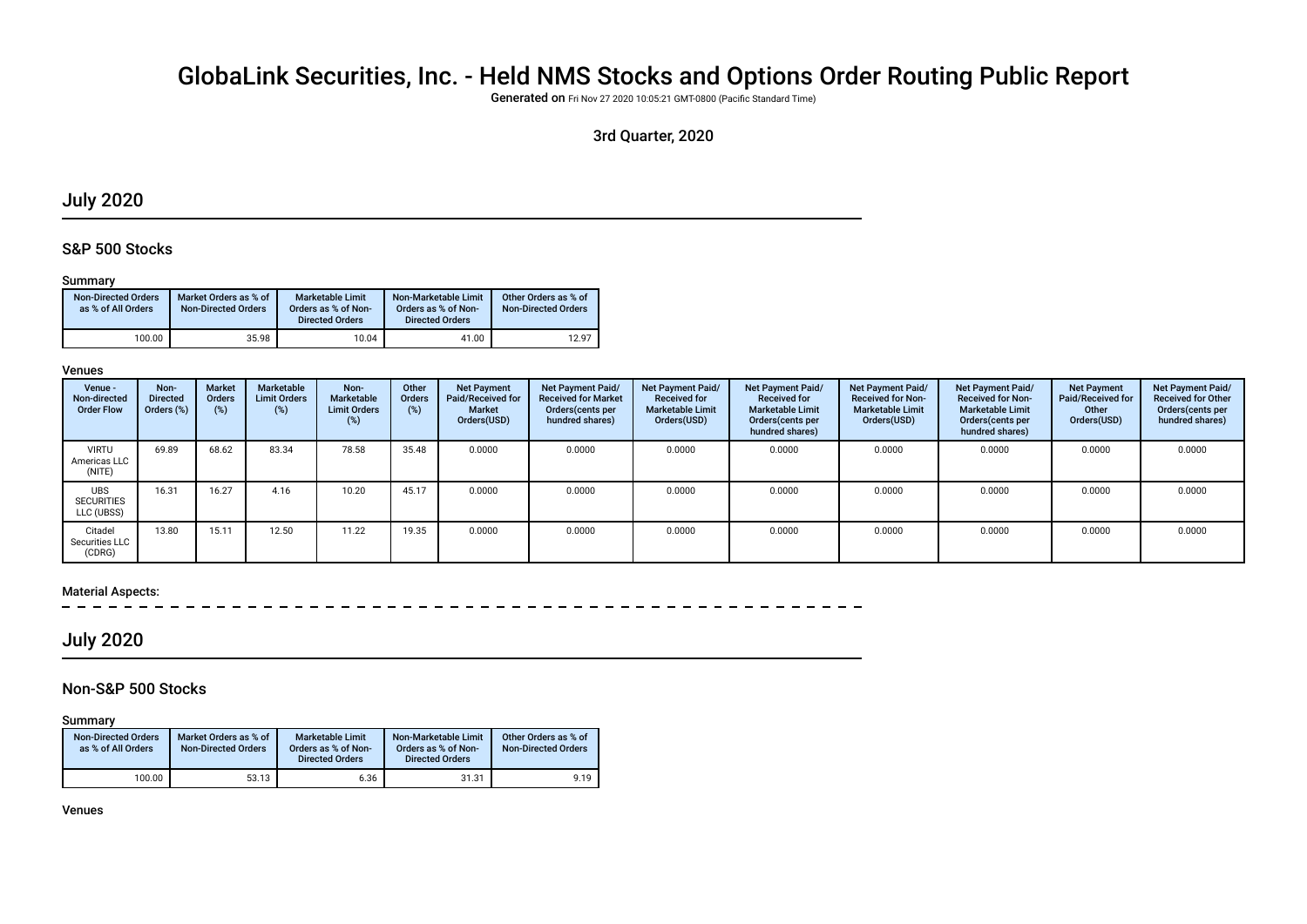| Venue -<br>Non-directed<br><b>Order Flow</b>  | Non-<br><b>Directed</b><br>Orders (%) | <b>Market</b><br>Orders<br>$(\%)$ | Marketable<br><b>Limit Orders</b><br>(%) | Non-<br>Marketable<br><b>Limit Orders</b><br>(%) | Other<br><b>Orders</b><br>(%) | <b>Net Payment</b><br>Paid/Received for<br><b>Market</b><br>Orders(USD) | <b>Net Payment Paid/</b><br><b>Received for Market</b><br>Orders(cents per<br>hundred shares) | Net Payment Paid/<br><b>Received for</b><br><b>Marketable Limit</b><br>Orders(USD) | Net Payment Paid/<br><b>Received for</b><br><b>Marketable Limit</b><br>Orders (cents per<br>hundred shares) | Net Payment Paid/<br><b>Received for Non-</b><br><b>Marketable Limit</b><br>Orders(USD) | Net Payment Paid/<br><b>Received for Non-</b><br><b>Marketable Limit</b><br>Orders (cents per<br>hundred shares) | <b>Net Payment</b><br>Paid/Received for<br>Other<br>Orders(USD) | Net Payment Paid/<br><b>Received for Other</b><br>Orders (cents per<br>hundred shares) |
|-----------------------------------------------|---------------------------------------|-----------------------------------|------------------------------------------|--------------------------------------------------|-------------------------------|-------------------------------------------------------------------------|-----------------------------------------------------------------------------------------------|------------------------------------------------------------------------------------|-------------------------------------------------------------------------------------------------------------|-----------------------------------------------------------------------------------------|------------------------------------------------------------------------------------------------------------------|-----------------------------------------------------------------|----------------------------------------------------------------------------------------|
| <b>VIRTU</b><br>Americas LLC<br>(NITE)        | 54.26                                 | 51.34                             | 50.80                                    | 63.56                                            | 41.75                         | 0.0000                                                                  | 0.0000                                                                                        | 0.0000                                                                             | 0.0000                                                                                                      | 0.0000                                                                                  | 0.0000                                                                                                           | 0.0000                                                          | 0.0000                                                                                 |
| <b>UBS</b><br><b>SECURITIES</b><br>LLC (UBSS) | 44.84                                 | 47.52                             | 49.20                                    | 35.48                                            | 58.25                         | 0.0000                                                                  | 0.0000                                                                                        | 0.0000                                                                             | 0.0000                                                                                                      | 0.0000                                                                                  | 0.0000                                                                                                           | 0.0000                                                          | 0.0000                                                                                 |
| Citadel<br>Securities LLC<br>(CDRG)           | 0.90                                  | 1.14                              | 0.00                                     | 0.96                                             | 0.00                          | 0.0000                                                                  | 0.0000                                                                                        | 0.0000                                                                             | 0.0000                                                                                                      | 0.0000                                                                                  | 0.0000                                                                                                           | 0.0000                                                          | 0.0000                                                                                 |

# Material Aspects:<br> $- - - - -$

# July 2020

## **Options**

## **Summary**

| <b>Non-Directed Orders</b><br>as % of All Orders | Market Orders as % of<br><b>Non-Directed Orders</b> | <b>Marketable Limit</b><br>Orders as % of Non-<br><b>Directed Orders</b> | Non-Marketable Limit<br>Orders as % of Non-<br><b>Directed Orders</b> | Other Orders as % of<br><b>Non-Directed Orders</b> |
|--------------------------------------------------|-----------------------------------------------------|--------------------------------------------------------------------------|-----------------------------------------------------------------------|----------------------------------------------------|
| 100.00                                           | 15.00                                               | 8.89                                                                     | 30.56                                                                 | 45.56                                              |

#### Venues

| Venue -<br>Non-directed<br><b>Order Flow</b>                    | Non-<br><b>Directed</b><br>Orders (%) | <b>Market</b><br>Orders | Marketable<br><b>Limit Orders</b><br>$(\%)$ | Non-<br>Marketable<br><b>Limit Orders</b><br>(%) | Other<br><b>Orders</b><br>(%) | <b>Net Payment</b><br>Paid/Received for<br><b>Market</b><br>Orders(USD) | Net Payment Paid/<br><b>Received for Market</b><br>Orders(cents per<br>hundred shares) | Net Payment Paid/<br><b>Received for</b><br><b>Marketable Limit</b><br>Orders(USD) | Net Payment Paid/<br><b>Received for</b><br><b>Marketable Limit</b><br>Orders(cents per<br>hundred shares) | Net Payment Paid/<br><b>Received for Non-</b><br><b>Marketable Limit</b><br>Orders(USD) | Net Payment Paid/<br><b>Received for Non-</b><br><b>Marketable Limit</b><br>Orders(cents per<br>hundred shares) | <b>Net Payment</b><br>Paid/Received for<br>Other<br>Orders(USD) | Net Payment Paid/<br><b>Received for Other</b><br>Orders(cents per<br>hundred shares) |
|-----------------------------------------------------------------|---------------------------------------|-------------------------|---------------------------------------------|--------------------------------------------------|-------------------------------|-------------------------------------------------------------------------|----------------------------------------------------------------------------------------|------------------------------------------------------------------------------------|------------------------------------------------------------------------------------------------------------|-----------------------------------------------------------------------------------------|-----------------------------------------------------------------------------------------------------------------|-----------------------------------------------------------------|---------------------------------------------------------------------------------------|
| Citgroup (ATDO)                                                 | 52.23                                 | 51.86                   | 50.00                                       | 58.19                                            | 48.79                         | 0.0000                                                                  | 0.0000                                                                                 | 0.0000                                                                             | 0.0000                                                                                                     | 0.0000                                                                                  | 0.0000                                                                                                          | 0.0000                                                          | 0.0000                                                                                |
| Citadel<br>Securities LLC<br>(CDRG)                             | 30.00                                 | 22.22                   | 12.50                                       | 29.09                                            | 36.58                         | 0.0000                                                                  | 0.0000                                                                                 | 0.0000                                                                             | 0.0000                                                                                                     | 0.0000                                                                                  | 0.0000                                                                                                          | 0.0000                                                          | 0.0000                                                                                |
| <b>WOLVERINE</b><br><b>EXECUTION</b><br>SERVICES, LLC<br>(WEXX) | 17.77                                 | 25.92                   | 37.50                                       | 12.72                                            | 14.63                         | 0.0000                                                                  | 0.0000                                                                                 | 0.0000                                                                             | 0.0000                                                                                                     | 0.0000                                                                                  | 0.0000                                                                                                          | 0.0000                                                          | 0.0000                                                                                |

## Material Aspects:

August 2020

## S&P 500 Stocks

Summary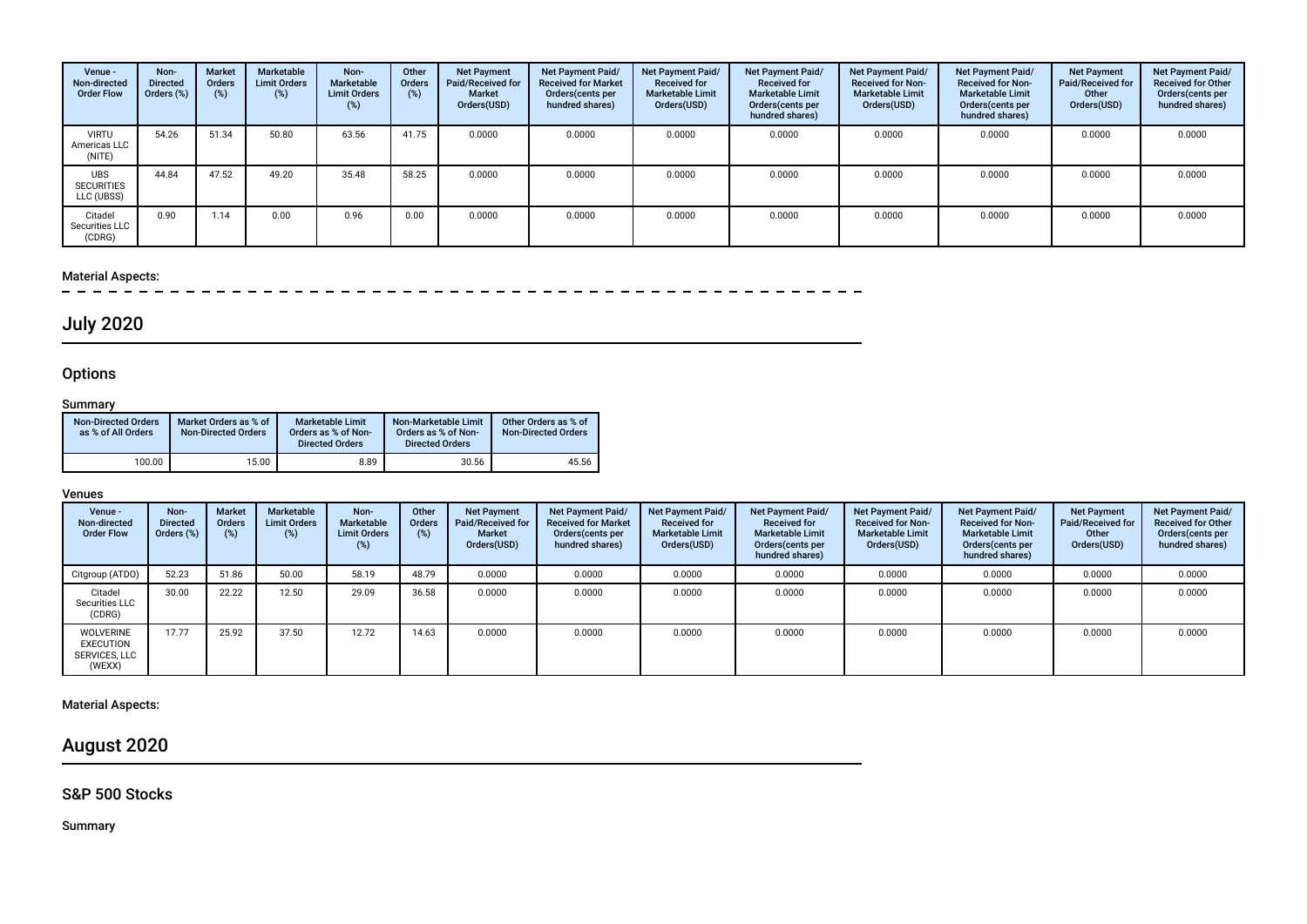| <b>Non-Directed Orders</b><br>as % of All Orders | Market Orders as % of<br><b>Non-Directed Orders</b> | Marketable Limit<br>Orders as % of Non-<br><b>Directed Orders</b> | Non-Marketable Limit<br>Orders as % of Non-<br><b>Directed Orders</b> | Other Orders as % of<br><b>Non-Directed Orders</b> |
|--------------------------------------------------|-----------------------------------------------------|-------------------------------------------------------------------|-----------------------------------------------------------------------|----------------------------------------------------|
| 100.00                                           | 42.60                                               | 7.62                                                              | 42.15                                                                 | 7.62                                               |

#### Venues

| Venue -<br>Non-directed<br><b>Order Flow</b>  | Non-<br><b>Directed</b><br>Orders (%) | Market<br><b>Orders</b><br>$(\%)$ | Marketable<br><b>Limit Orders</b><br>$(\%)$ | Non-<br>Marketable<br><b>Limit Orders</b><br>(%) | Other<br>Orders<br>(%) | <b>Net Payment</b><br>Paid/Received for<br><b>Market</b><br>Orders(USD) | <b>Net Payment Paid/</b><br><b>Received for Market</b><br>Orders(cents per<br>hundred shares) | Net Payment Paid/<br><b>Received for</b><br><b>Marketable Limit</b><br>Orders(USD) | <b>Net Payment Paid/</b><br><b>Received for</b><br><b>Marketable Limit</b><br>Orders(cents per<br>hundred shares) | Net Payment Paid/<br><b>Received for Non-</b><br><b>Marketable Limit</b><br>Orders(USD) | Net Payment Paid/<br><b>Received for Non-</b><br><b>Marketable Limit</b><br>Orders (cents per<br>hundred shares) | <b>Net Payment</b><br>Paid/Received for<br>Other<br>Orders(USD) | Net Payment Paid/<br><b>Received for Other</b><br>Orders(cents per<br>hundred shares) |
|-----------------------------------------------|---------------------------------------|-----------------------------------|---------------------------------------------|--------------------------------------------------|------------------------|-------------------------------------------------------------------------|-----------------------------------------------------------------------------------------------|------------------------------------------------------------------------------------|-------------------------------------------------------------------------------------------------------------------|-----------------------------------------------------------------------------------------|------------------------------------------------------------------------------------------------------------------|-----------------------------------------------------------------|---------------------------------------------------------------------------------------|
| <b>VIRTU</b><br>Americas LLC<br>(NITE)        | 81.17                                 | 78.95                             | 100.00                                      | 80.86                                            | 76.48                  | 0.0000                                                                  | 0.0000                                                                                        | 0.0000                                                                             | 0.0000                                                                                                            | 0.0000                                                                                  | 0.0000                                                                                                           | 0.0000                                                          | 0.0000                                                                                |
| <b>UBS</b><br><b>SECURITIES</b><br>LLC (UBSS) | 10.76                                 | 12.63                             | 0.00                                        | 8.51                                             | 23.52                  | 0.0000                                                                  | 0.0000                                                                                        | 0.0000                                                                             | 0.0000                                                                                                            | 0.0000                                                                                  | 0.0000                                                                                                           | 0.0000                                                          | 0.0000                                                                                |
| Citadel<br>Securities LLC<br>(CDRG)           | 8.07                                  | 8.42                              | 0.00                                        | 10.63                                            | 0.00                   | 0.0000                                                                  | 0.0000                                                                                        | 0.0000                                                                             | 0.0000                                                                                                            | 0.0000                                                                                  | 0.0000                                                                                                           | 0.0000                                                          | 0.0000                                                                                |

## Material Aspects:

 $\overline{\phantom{m}}$  $-$ 

# August 2020

## Non-S&P 500 Stocks

## Summary

| <b>Non-Directed Orders</b><br>as % of All Orders | Market Orders as % of<br><b>Non-Directed Orders</b> | Marketable Limit<br>Orders as % of Non-<br><b>Directed Orders</b> | Non-Marketable Limit<br>Orders as % of Non-<br><b>Directed Orders</b> | Other Orders as % of<br><b>Non-Directed Orders</b> |
|--------------------------------------------------|-----------------------------------------------------|-------------------------------------------------------------------|-----------------------------------------------------------------------|----------------------------------------------------|
| 100.00                                           | 33.98                                               | 8.46                                                              | 48.29                                                                 | 9.27                                               |

#### Venues

| Venue -<br>Non-directed<br><b>Order Flow</b>  | Non-<br><b>Directed</b><br>Orders (%) | <b>Market</b><br><b>Orders</b><br>$(\%)$ | Marketable<br><b>Limit Orders</b><br>(%) | Non-<br>Marketable<br><b>Limit Orders</b><br>(%) | Other<br><b>Orders</b><br>(%) | <b>Net Payment</b><br>Paid/Received for<br>Market<br>Orders(USD) | <b>Net Payment Paid/</b><br><b>Received for Market</b><br>Orders (cents per<br>hundred shares) | Net Payment Paid/<br><b>Received for</b><br><b>Marketable Limit</b><br>Orders(USD) | <b>Net Payment Paid/</b><br><b>Received for</b><br><b>Marketable Limit</b><br>Orders (cents per<br>hundred shares) | Net Payment Paid/<br><b>Received for Non-</b><br><b>Marketable Limit</b><br>Orders(USD) | Net Payment Paid/<br><b>Received for Non-</b><br><b>Marketable Limit</b><br>Orders (cents per<br>hundred shares) | <b>Net Payment</b><br>Paid/Received for<br>Other<br>Orders(USD) | Net Payment Paid/<br><b>Received for Other</b><br>Orders (cents per<br>hundred shares) |
|-----------------------------------------------|---------------------------------------|------------------------------------------|------------------------------------------|--------------------------------------------------|-------------------------------|------------------------------------------------------------------|------------------------------------------------------------------------------------------------|------------------------------------------------------------------------------------|--------------------------------------------------------------------------------------------------------------------|-----------------------------------------------------------------------------------------|------------------------------------------------------------------------------------------------------------------|-----------------------------------------------------------------|----------------------------------------------------------------------------------------|
| <b>VIRTU</b><br>Americas LLC<br>(NITE)        | 56.76                                 | 64.60                                    | 61.54                                    | 50.85                                            | 54.40                         | 0.0000                                                           | 0.0000                                                                                         | 0.0000                                                                             | 0.0000                                                                                                             | 0.0000                                                                                  | 0.0000                                                                                                           | 0.0000                                                          | 0.0000                                                                                 |
| <b>UBS</b><br><b>SECURITIES</b><br>LLC (UBSS) | 40.32                                 | 33.49                                    | 38.46                                    | 45.11                                            | 42.10                         | 0.0000                                                           | 0.0000                                                                                         | 0.0000                                                                             | 0.0000                                                                                                             | 0.0000                                                                                  | 0.0000                                                                                                           | 0.0000                                                          | 0.0000                                                                                 |
| Citadel<br>Securities LLC<br>(CDRG)           | 2.92                                  | 1.91                                     | 0.00                                     | 4.04                                             | 3.50                          | 0.0000                                                           | 0.0000                                                                                         | 0.0000                                                                             | 0.0000                                                                                                             | 0.0000                                                                                  | 0.0000                                                                                                           | 0.0000                                                          | 0.0000                                                                                 |

## Material Aspects:

 $\frac{1}{2}$  $\sim$  $\sim$  $\sim$  $\equiv$  $\overline{\phantom{0}}$  $-$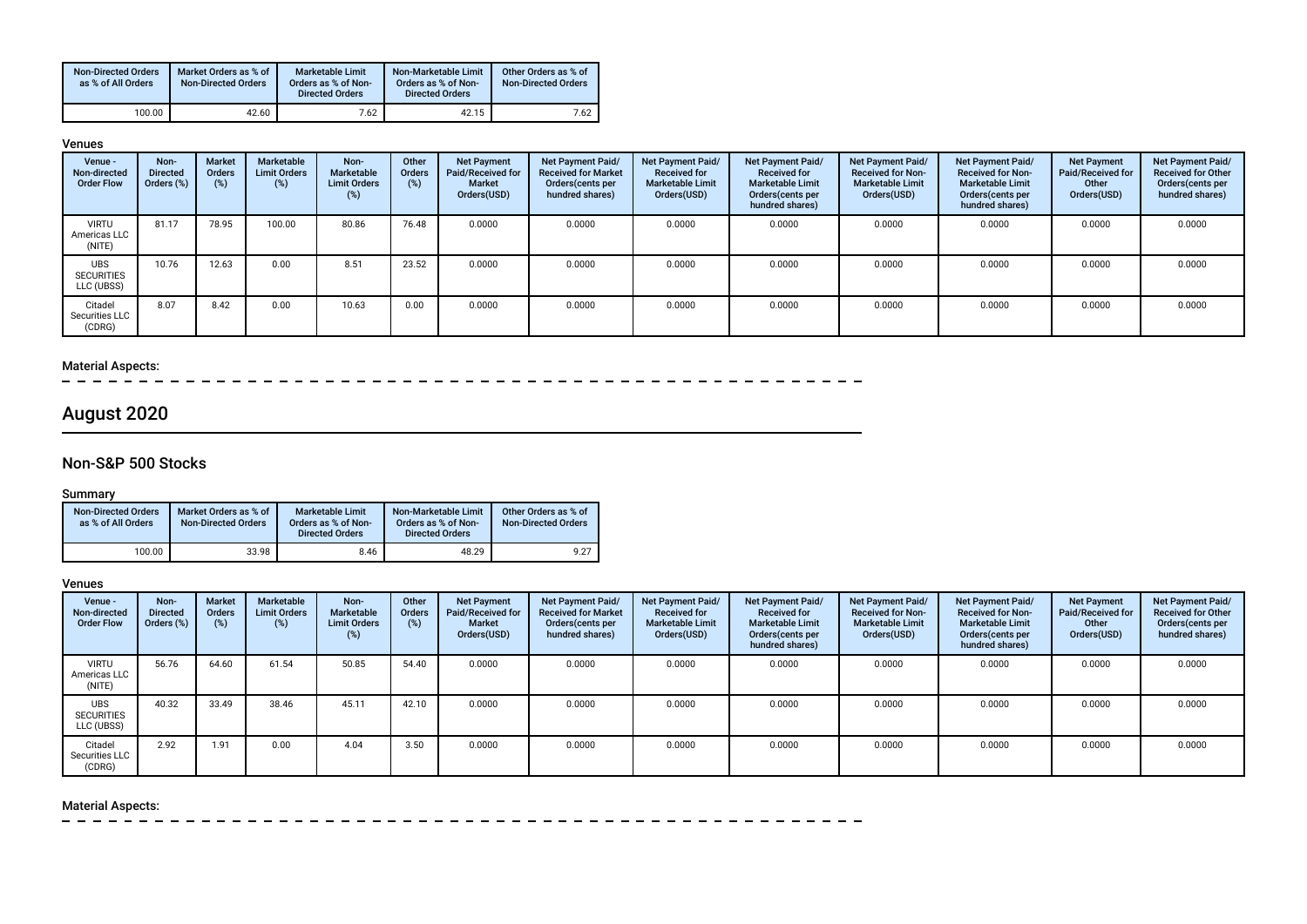# August 2020

## **Options**

## Summary

| <b>Non-Directed Orders</b><br>as % of All Orders | Market Orders as % of<br><b>Non-Directed Orders</b> | Marketable Limit<br>Orders as % of Non-<br><b>Directed Orders</b> | Non-Marketable Limit<br>Orders as % of Non-<br><b>Directed Orders</b> | Other Orders as % of<br><b>Non-Directed Orders</b> |
|--------------------------------------------------|-----------------------------------------------------|-------------------------------------------------------------------|-----------------------------------------------------------------------|----------------------------------------------------|
| 100.00                                           | 17.95                                               | 7.69                                                              | 38.46                                                                 | 35.90                                              |

#### Venues

| Venue -<br>Non-directed<br><b>Order Flow</b>                    | Non-<br><b>Directed</b><br>Orders (%) | <b>Market</b><br><b>Orders</b><br>(%) | Marketable<br><b>Limit Orders</b><br>(%) | Non-<br><b>Marketable</b><br><b>Limit Orders</b><br>$(\%)$ | Other<br><b>Orders</b><br>$(\%)$ | <b>Net Payment</b><br><b>Paid/Received for</b><br><b>Market</b><br>Orders(USD) | Net Payment Paid/<br><b>Received for Market</b><br>Orders (cents per<br>hundred shares) | Net Payment Paid/<br><b>Received for</b><br><b>Marketable Limit</b><br>Orders(USD) | <b>Net Payment Paid/</b><br><b>Received for</b><br><b>Marketable Limit</b><br>Orders (cents per<br>hundred shares) | Net Payment Paid/<br><b>Received for Non-</b><br><b>Marketable Limit</b><br>Orders(USD) | Net Payment Paid/<br><b>Received for Non-</b><br><b>Marketable Limit</b><br>Orders(cents per<br>hundred shares) | <b>Net Payment</b><br><b>Paid/Received for</b><br>Other<br>Orders(USD) | Net Payment Paid/<br><b>Received for Other</b><br>Orders(cents per<br>hundred shares) |
|-----------------------------------------------------------------|---------------------------------------|---------------------------------------|------------------------------------------|------------------------------------------------------------|----------------------------------|--------------------------------------------------------------------------------|-----------------------------------------------------------------------------------------|------------------------------------------------------------------------------------|--------------------------------------------------------------------------------------------------------------------|-----------------------------------------------------------------------------------------|-----------------------------------------------------------------------------------------------------------------|------------------------------------------------------------------------|---------------------------------------------------------------------------------------|
| <b>WOLVERINE</b><br><b>EXECUTION</b><br>SERVICES, LLC<br>(WEXX) | 54.37                                 | 51.44                                 | 53.34                                    | 53.34                                                      | 57.15                            | 0.0000                                                                         | 0.0000                                                                                  | 0.0000                                                                             | 0.0000                                                                                                             | 0.0000                                                                                  | 0.0000                                                                                                          | 0.0000                                                                 | 0.0000                                                                                |
| Citadel<br>Securities LLC<br>(CDRG)                             | 35.38                                 | 42.85                                 | 40.00                                    | 38.66                                                      | 27.14                            | 0.0000                                                                         | 0.0000                                                                                  | 0.0000                                                                             | 0.0000                                                                                                             | 0.0000                                                                                  | 0.0000                                                                                                          | 0.0000                                                                 | 0.0000                                                                                |
| Citigroup (ATDO)                                                | 10.25                                 | 5.71                                  | 6.66                                     | 8.00                                                       | 15.71                            | 0.0000                                                                         | 0.0000                                                                                  | 0.0000                                                                             | 0.0000                                                                                                             | 0.0000                                                                                  | 0.0000                                                                                                          | 0.0000                                                                 | 0.0000                                                                                |

## Material Aspects:

# September 2020

## S&P 500 Stocks

## Summary

| <b>Non-Directed Orders</b><br>as % of All Orders | Market Orders as % of<br>Non-Directed Orders | <b>Marketable Limit</b><br>Orders as % of Non-<br><b>Directed Orders</b> | Non-Marketable Limit<br>Orders as % of Non-<br><b>Directed Orders</b> | Other Orders as % of<br><b>Non-Directed Orders</b> |
|--------------------------------------------------|----------------------------------------------|--------------------------------------------------------------------------|-----------------------------------------------------------------------|----------------------------------------------------|
| 100.00                                           | 35.71                                        | 7.79                                                                     | 44.16                                                                 | 12.34                                              |

#### Venues

| Venue -<br>Non-directed<br><b>Order Flow</b>  | Non-<br><b>Directed</b><br>Orders (%) | <b>Market</b><br><b>Orders</b><br>$(\%)$ | Marketable<br><b>Limit Orders</b><br>(%) | Non-<br>Marketable<br><b>Limit Orders</b><br>(%) | Other<br><b>Orders</b><br>(%) | <b>Net Payment</b><br>Paid/Received for<br><b>Market</b><br>Orders(USD) | <b>Net Payment Paid/</b><br><b>Received for Market</b><br>Orders (cents per<br>hundred shares) | Net Payment Paid/<br><b>Received for</b><br><b>Marketable Limit</b><br>Orders(USD) | Net Payment Paid/<br><b>Received for</b><br><b>Marketable Limit</b><br>Orders(cents per<br>hundred shares) | Net Payment Paid/<br><b>Received for Non-</b><br><b>Marketable Limit</b><br>Orders(USD) | Net Payment Paid/<br><b>Received for Non-</b><br><b>Marketable Limit</b><br>Orders (cents per<br>hundred shares) | <b>Net Payment</b><br>Paid/Received for<br>Other<br>Orders(USD) | Net Payment Paid/<br><b>Received for Other</b><br>Orders(cents per<br>hundred shares) |
|-----------------------------------------------|---------------------------------------|------------------------------------------|------------------------------------------|--------------------------------------------------|-------------------------------|-------------------------------------------------------------------------|------------------------------------------------------------------------------------------------|------------------------------------------------------------------------------------|------------------------------------------------------------------------------------------------------------|-----------------------------------------------------------------------------------------|------------------------------------------------------------------------------------------------------------------|-----------------------------------------------------------------|---------------------------------------------------------------------------------------|
| <b>VIRTU</b><br>Americas LLC<br>(NITE)        | 86.37                                 | 87.28                                    | 100.00                                   | 91.92                                            | 55.27                         | 0.0000                                                                  | 0.0000                                                                                         | 0.0000                                                                             | 0.0000                                                                                                     | 0.0000                                                                                  | 0.0000                                                                                                           | 0.0000                                                          | 0.0000                                                                                |
| <b>UBS</b><br><b>SECURITIES</b><br>LLC (UBSS) | 9.09                                  | 6.36                                     | 0.00                                     | 3.67                                             | 42.10                         | 0.0000                                                                  | 0.0000                                                                                         | 0.0000                                                                             | 0.0000                                                                                                     | 0.0000                                                                                  | 0.0000                                                                                                           | 0.0000                                                          | 0.0000                                                                                |
| Citadel<br>Securities LLC<br>(CDRG)           | 4.54                                  | 6.36                                     | 0.00                                     | 4.41                                             | 2.63                          | 0.0000                                                                  | 0.0000                                                                                         | 0.0000                                                                             | 0.0000                                                                                                     | 0.0000                                                                                  | 0.0000                                                                                                           | 0.0000                                                          | 0.0000                                                                                |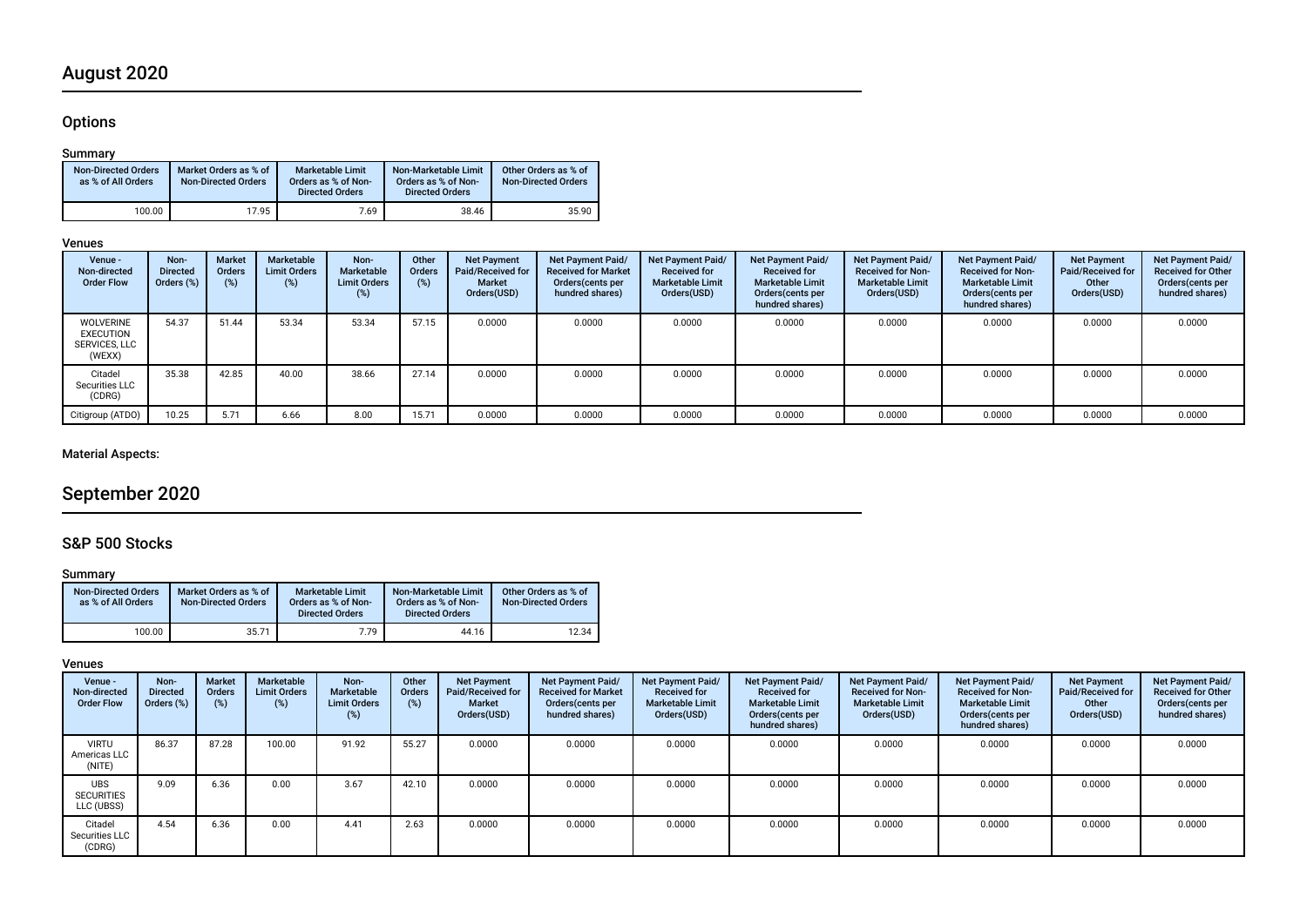Material Aspects:<br> $- - - - - -$ 

------------ $\sim$   $\sim$ 

# September 2020

## Non-S&P 500 Stocks

## Summary

| <b>Non-Directed Orders</b><br>as % of All Orders | Market Orders as % of<br><b>Non-Directed Orders</b> | <b>Marketable Limit</b><br>Orders as % of Non-<br><b>Directed Orders</b> | Non-Marketable Limit<br>Orders as % of Non-<br><b>Directed Orders</b> | Other Orders as % of<br><b>Non-Directed Orders</b> |
|--------------------------------------------------|-----------------------------------------------------|--------------------------------------------------------------------------|-----------------------------------------------------------------------|----------------------------------------------------|
| 100.00                                           | 30.12                                               | 7.68                                                                     | 45.63                                                                 | 16.57                                              |

#### Venues

| Venue -<br>Non-directed<br><b>Order Flow</b>  | Non-<br><b>Directed</b><br>Orders (%) | Market<br><b>Orders</b><br>$(\%)$ | Marketable<br><b>Limit Orders</b><br>$(\%)$ | Non-<br>Marketable<br><b>Limit Orders</b><br>$(\%)$ | Other<br><b>Orders</b><br>(%) | <b>Net Payment</b><br>Paid/Received for<br><b>Market</b><br>Orders(USD) | <b>Net Payment Paid/</b><br><b>Received for Market</b><br>Orders (cents per<br>hundred shares) | Net Payment Paid/<br><b>Received for</b><br><b>Marketable Limit</b><br>Orders(USD) | <b>Net Payment Paid/</b><br><b>Received for</b><br><b>Marketable Limit</b><br>Orders (cents per<br>hundred shares) | Net Payment Paid/<br><b>Received for Non-</b><br><b>Marketable Limit</b><br>Orders(USD) | Net Payment Paid/<br><b>Received for Non-</b><br><b>Marketable Limit</b><br>Orders (cents per<br>hundred shares) | <b>Net Payment</b><br>Paid/Received for<br>Other<br>Orders(USD) | Net Payment Paid/<br><b>Received for Other</b><br>Orders(cents per<br>hundred shares) |
|-----------------------------------------------|---------------------------------------|-----------------------------------|---------------------------------------------|-----------------------------------------------------|-------------------------------|-------------------------------------------------------------------------|------------------------------------------------------------------------------------------------|------------------------------------------------------------------------------------|--------------------------------------------------------------------------------------------------------------------|-----------------------------------------------------------------------------------------|------------------------------------------------------------------------------------------------------------------|-----------------------------------------------------------------|---------------------------------------------------------------------------------------|
| <b>VIRTU</b><br>Americas LLC<br>(NITE)        | 54.23                                 | 61.00                             | 37.25                                       | 55.12                                               | 47.27                         | 0.0000                                                                  | 0.0000                                                                                         | 0.0000                                                                             | 0.0000                                                                                                             | 0.0000                                                                                  | 0.0000                                                                                                           | 0.0000                                                          | 0.0000                                                                                |
| <b>UBS</b><br><b>SECURITIES</b><br>LLC (UBSS) | 44.87                                 | 37.00                             | 62.75                                       | 44.22                                               | 52.73                         | 0.0000                                                                  | 0.0000                                                                                         | 0.0000                                                                             | 0.0000                                                                                                             | 0.0000                                                                                  | 0.0000                                                                                                           | 0.0000                                                          | 0.0000                                                                                |
| Citadel<br>Securities LLC<br>(CDRG)           | 0.90                                  | 2.00                              | 0.00                                        | 0.66                                                | 0.00                          | 0.0000                                                                  | 0.0000                                                                                         | 0.0000                                                                             | 0.0000                                                                                                             | 0.0000                                                                                  | 0.0000                                                                                                           | 0.0000                                                          | 0.0000                                                                                |

## Material Aspects:

# September 2020

## **Options**

## Summary

| <b>Non-Directed Orders</b><br>as % of All Orders | Market Orders as % of<br><b>Non-Directed Orders</b> | <b>Marketable Limit</b><br>Orders as % of Non-<br><b>Directed Orders</b> | Non-Marketable Limit<br>Orders as % of Non-<br><b>Directed Orders</b> | Other Orders as % of<br><b>Non-Directed Orders</b> |
|--------------------------------------------------|-----------------------------------------------------|--------------------------------------------------------------------------|-----------------------------------------------------------------------|----------------------------------------------------|
| 100.00                                           | 13.37                                               | 9.90                                                                     | 40.10                                                                 | 36.63                                              |

#### Venues

| Venue -<br>Non-directed<br><b>Order Flow</b>          | Non-<br><b>Directed</b><br>Orders (%) | <b>Market</b><br><b>Orders</b><br>(% ) | Marketable<br><b>Limit Orders</b><br>(%) | Non-<br><b>Marketable</b><br><b>Limit Orders</b><br>(%) | Other<br>Orders | <b>Net Payment</b><br>Paid/Received for<br><b>Market</b><br>Orders(USD) | <b>Net Payment Paid/</b><br><b>Received for Market</b><br>Orders (cents per<br>hundred shares) | <b>Net Payment Paid/</b><br><b>Received for</b><br><b>Marketable Limit</b><br>Orders(USD) | <b>Net Payment Paid/</b><br><b>Received for</b><br><b>Marketable Limit</b><br>Orders (cents per<br>hundred shares) | Net Payment Paid/<br><b>Received for Non-</b><br><b>Marketable Limit</b><br>Orders(USD) | Net Payment Paid/<br><b>Received for Non-</b><br><b>Marketable Limit</b><br>Orders cents per<br>hundred shares) | <b>Net Payment</b><br>Paid/Received for<br>Other<br>Orders(USD) | Net Payment Paid/<br><b>Received for Other</b><br>Orders (cents per<br>hundred shares) |
|-------------------------------------------------------|---------------------------------------|----------------------------------------|------------------------------------------|---------------------------------------------------------|-----------------|-------------------------------------------------------------------------|------------------------------------------------------------------------------------------------|-------------------------------------------------------------------------------------------|--------------------------------------------------------------------------------------------------------------------|-----------------------------------------------------------------------------------------|-----------------------------------------------------------------------------------------------------------------|-----------------------------------------------------------------|----------------------------------------------------------------------------------------|
| <b>WOLVERINE</b><br><b>EXECUTION</b><br>SERVICES, LLC | 57.43                                 | 40.74                                  | 75.00                                    | 61.73                                                   | 54.06           | 0.0000                                                                  | 0.0000                                                                                         | 0.0000                                                                                    | 0.0000                                                                                                             | 0.0000                                                                                  | 0.0000                                                                                                          | 0.0000                                                          | 0.0000                                                                                 |